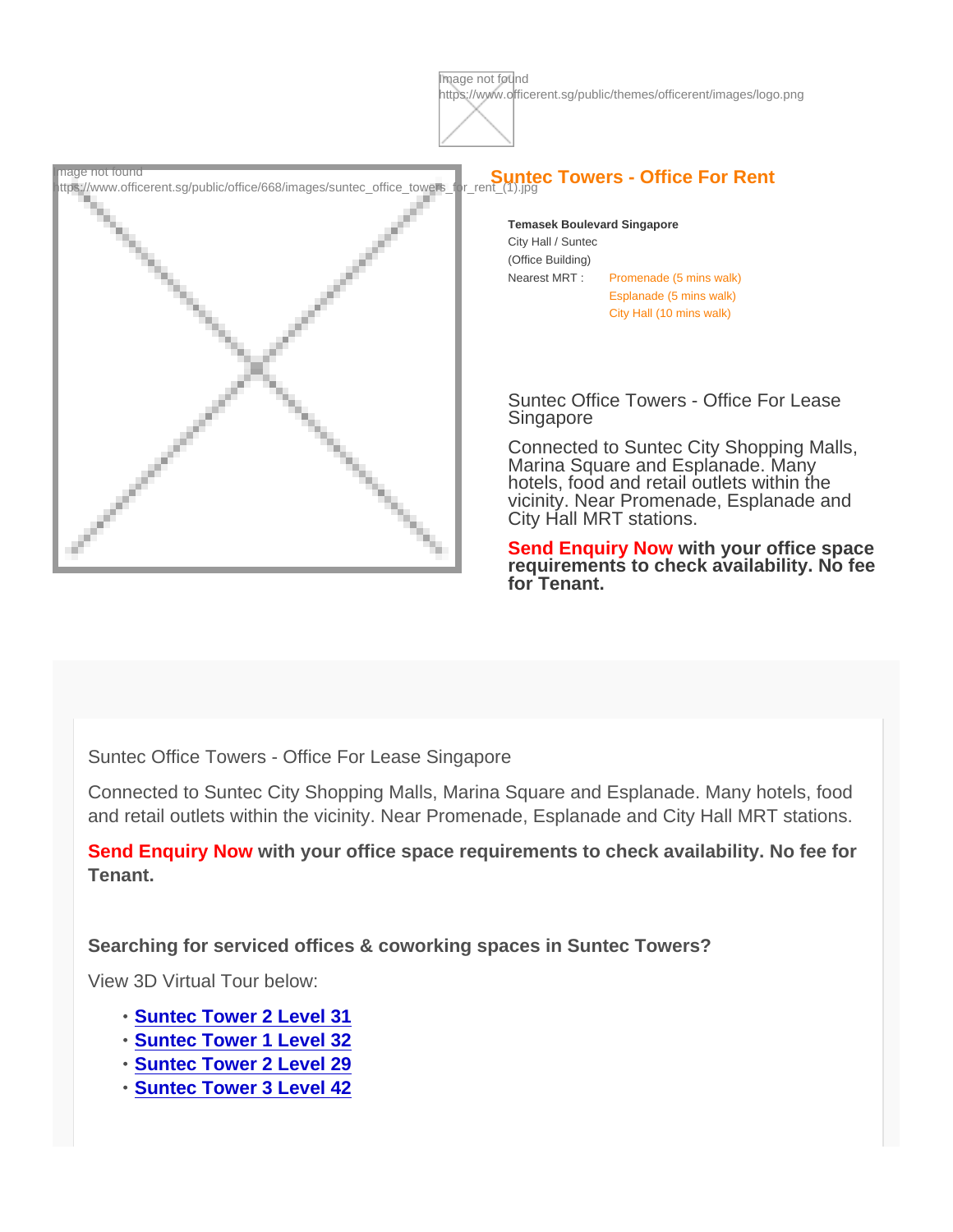Subject to contract and availability. Due care has been taken in the preparation of these information and no warranty or representation is given or implied for the accuracy of any of the contents. All interested parties shall make enquiries to satisfy themselves for any of the information. OfficeRent.sg, the property owner or its agent cannot be held responsible for any damage or loss suffered as a result of any inaccuracies.